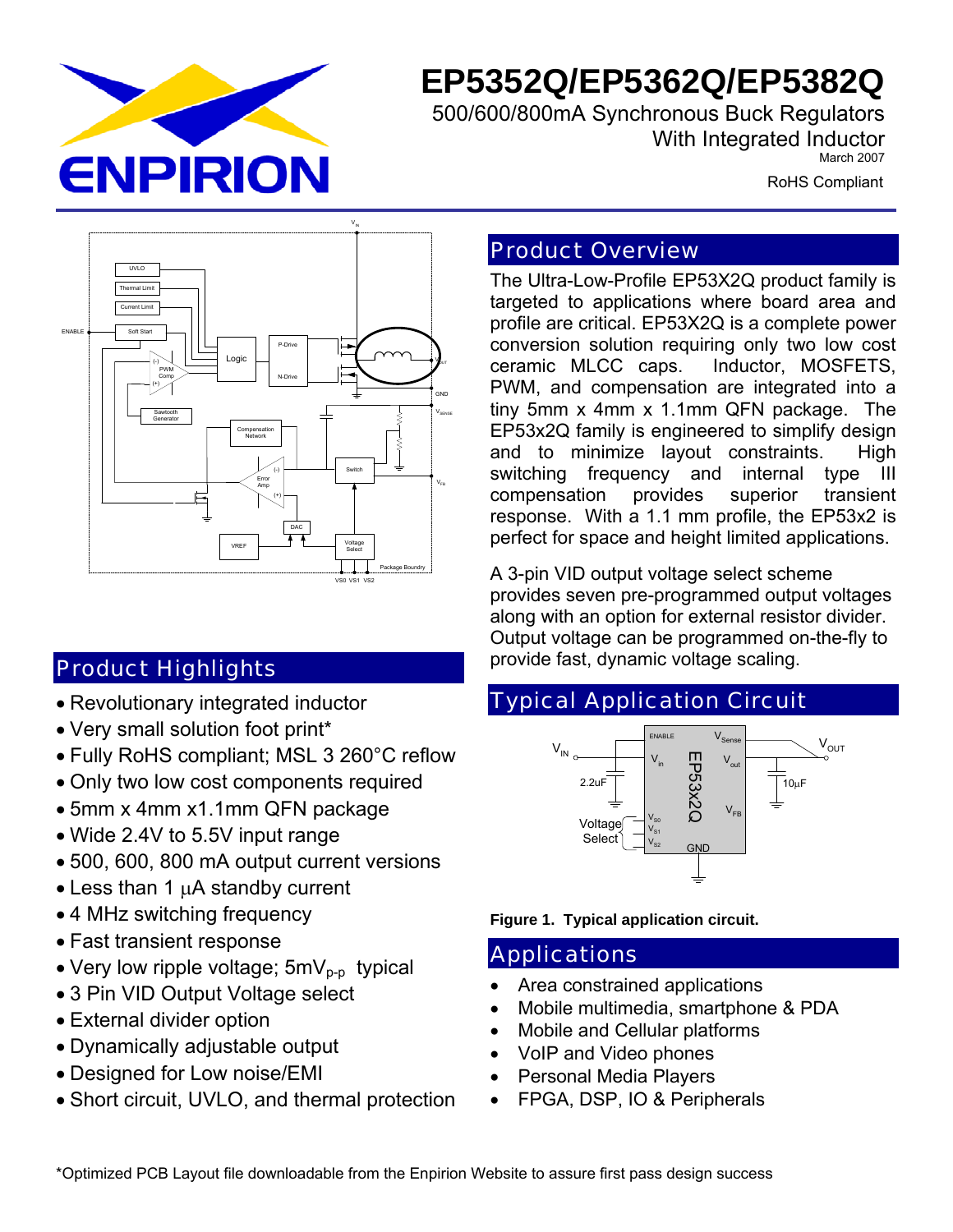## Absolute Maximum Ratings

CAUTION: Absolute Maximum ratings are stress ratings only. Functional operation beyond recommended operating conditions is not implied. Stress beyond absolute maximum ratings may cause permanent damage to the device. Exposure to absolute maximum rated conditions for extended periods may affect device reliability.

| <b>PARAMETER</b>                                                           | <b>SYMBOL</b>              | MIN    | MAX            | <b>UNITS</b> |
|----------------------------------------------------------------------------|----------------------------|--------|----------------|--------------|
| Input Supply Voltage                                                       | $V_{\text{IN}}$            | $-0.3$ | 7.0            |              |
| Voltages on: ENABLE, V <sub>SENSE</sub> , V <sub>S0</sub> -V <sub>S2</sub> |                            | $-0.3$ | $V_{IN}$ + 0.3 |              |
| Voltage on: $V_{FR}$                                                       |                            | $-0.3$ | 2.7            |              |
| Storage Temperature Range                                                  | ${\mathsf T}_{\text{STG}}$ | -65    | 150            | $^{\circ}C$  |
| Reflow Temp, 10 Sec, MSL3 JEDEC J-STD-020A                                 |                            |        | 260            | °С           |
| ESD Rating (based on Human Body Model)                                     |                            |        | 2000           |              |

## Recommended Operating Conditions

| <b>PARAMETER</b>                     | <b>SYMBOL</b>         | MIN | <b>MAX</b>              | <b>UNITS</b> |
|--------------------------------------|-----------------------|-----|-------------------------|--------------|
| Input Voltage Range                  | <b>V<sub>IN</sub></b> | 2.4 | 5.5                     |              |
| Output Voltage Range                 | ν <sub>ουτ</sub>      | 0.6 | $V_{\mathsf{IN}}$ -0.45 |              |
| <b>Operating Ambient Temperature</b> |                       | -40 | +85                     | $\circ$      |
| Operating Junction Temperature       |                       | -40 | +125                    | $\circ$      |

## Thermal Characteristics

| <b>PARAMETER</b>                                | <b>SYMBOL</b>          | <b>TYP</b> | <b>UNITS</b> |
|-------------------------------------------------|------------------------|------------|--------------|
| Thermal Resistance: Junction to Ambient (0 LFM) | $\Theta_{\mathsf{JA}}$ | 65         | °C/W         |
| Thermal Resistance: Junction to Case (0 LFM)    | $\theta_{\text{JC}}$   | 15         | °C/W         |
| Thermal Shutdown                                | J-TP                   | $+150$     | $\circ$      |
| <b>Thermal Shutdown Hysteresis</b>              |                        | 15         | $\sim$       |

## Electrical Characteristics

NOTE:  $T_A = 25^{\circ}$ C unless otherwise noted. Typical values are at VIN = 3.6V. EP5352QI, EP5362QI:  $C_{IN} = 2.2 \mu F$ ,  $C_{OUT} = 10 \mu F$ . EP5382QI:  $C_{IN} = 4.7 \mu F$ ,  $C_{OUT} = 10 \mu F$ .

| <b>PARAMETER</b>                                                                       | <b>SYMBOL</b>     | <b>TEST CONDITIONS</b>                                                                                                                                                                                                                             | <b>MIN</b>                                                         | <b>TYP</b> | <b>MAX</b>                                                         | <b>UNITS</b>  |
|----------------------------------------------------------------------------------------|-------------------|----------------------------------------------------------------------------------------------------------------------------------------------------------------------------------------------------------------------------------------------------|--------------------------------------------------------------------|------------|--------------------------------------------------------------------|---------------|
| <b>Operating Input Voltage</b>                                                         | V <sub>IN</sub>   |                                                                                                                                                                                                                                                    | 2.4                                                                |            | 5.5                                                                | v             |
| Under Voltage Lockout                                                                  | V <sub>UVLO</sub> | VIN going low to high                                                                                                                                                                                                                              |                                                                    | 2.2        | 2.3                                                                | $\vee$        |
| <b>UVLO Hysteresis</b>                                                                 |                   |                                                                                                                                                                                                                                                    |                                                                    | 0.145      |                                                                    | V             |
| Output Voltage with VID<br>Preset Codes.<br>NOTE: VS Pins must not be<br>left floating | $V_{\text{OUT}}$  | 2.4V ≤ $V_{IN}$ ≤ 5.5V, $I_{LOAD}$ = 100mA<br>VS2 VS1 VS0 VOUT(V)<br>3.3<br>0<br>$\Omega$<br>0<br>2.5<br>0<br>$\mathbf{0}$<br>1<br>0<br>2.8<br>$\Omega$<br>0<br>1.<br>1.2<br>$\Omega$<br>3.0<br>$\Omega$<br>$\mathbf{0}$<br>1.8<br>2.7<br>$\Omega$ | $-2.0$<br>$-2.0$<br>$-2.0$<br>$-2.0$<br>$-2.0$<br>$-2.0$<br>$-2.0$ |            | $+2.0$<br>$+2.0$<br>$+2.0$<br>$+2.0$<br>$+2.0$<br>$+2.0$<br>$+2.0$ | $\frac{0}{0}$ |
| Feedback Pin Voltage                                                                   | $V_{FB}$          | 2.4V ≤ $V_{IN}$ ≤ 5.5V, $I_{LOAD}$ = 100mA<br>$VSO=VS1=VS2=1$                                                                                                                                                                                      | 0.591                                                              | 0.603      | 0.615                                                              | V             |
| Feedback Pin Input Current                                                             | $I_{FB}$          |                                                                                                                                                                                                                                                    |                                                                    |            |                                                                    | nA            |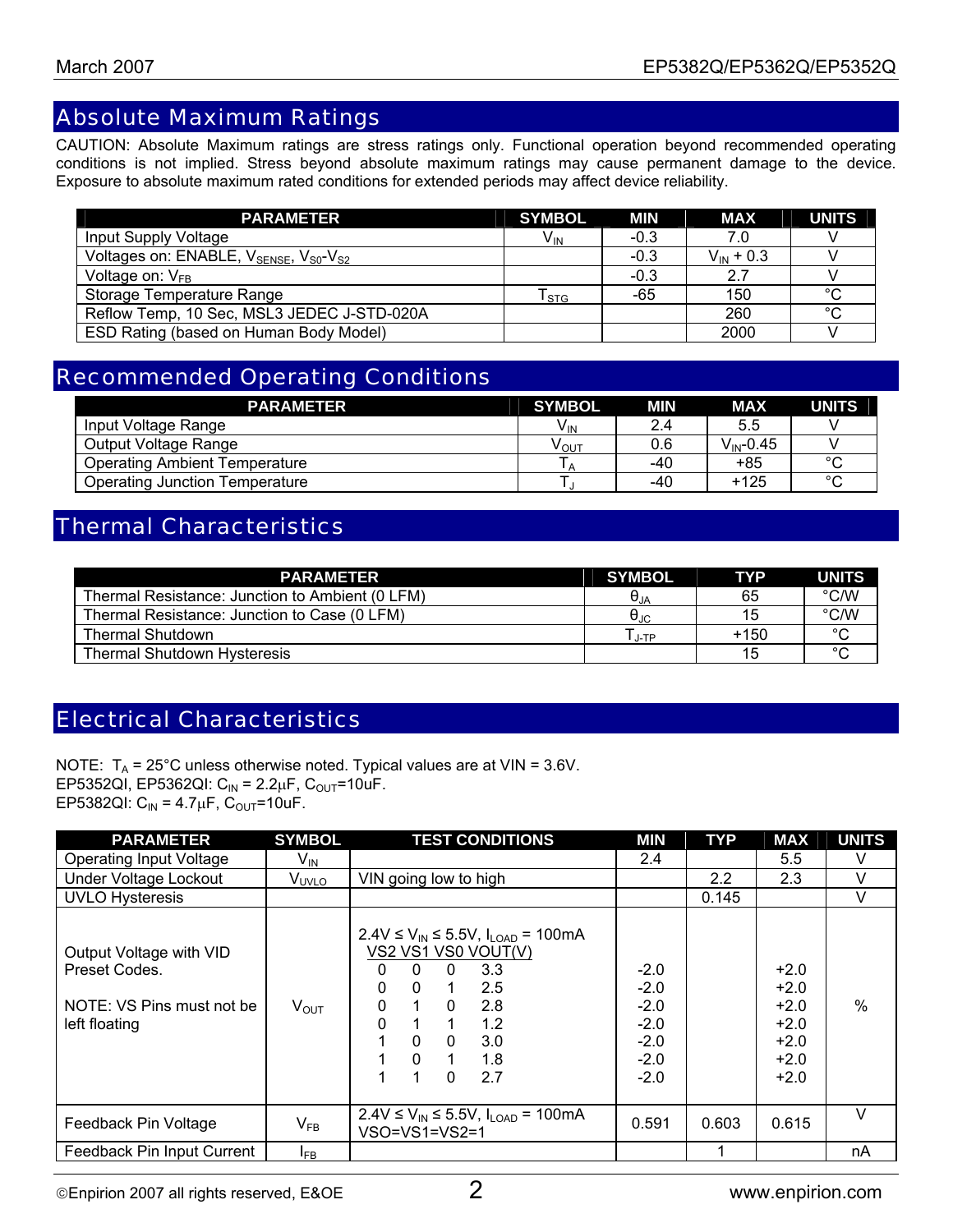| March 2007<br>EP5382Q/EP5362Q/EP5352Q                                                  |                   |                                                                                                                                                                                                                                                                                                                                                                              |                                                                    |                         |                                                                    |              |
|----------------------------------------------------------------------------------------|-------------------|------------------------------------------------------------------------------------------------------------------------------------------------------------------------------------------------------------------------------------------------------------------------------------------------------------------------------------------------------------------------------|--------------------------------------------------------------------|-------------------------|--------------------------------------------------------------------|--------------|
| <b>PARAMETER</b>                                                                       | <b>SYMBOL</b>     | <b>TEST CONDITIONS</b>                                                                                                                                                                                                                                                                                                                                                       | <b>MIN</b>                                                         | <b>TYP</b>              | <b>MAX</b>                                                         | <b>UNITS</b> |
| Output Voltage with VID<br>Preset Codes.<br>NOTE: VS Pins must not be<br>left floating | $V_{OUT}$         | $2.4V \le V_{IN} \le 5.5V,$<br>$I_{LOAD} = 0 - 800 \text{mA},$<br>$T_A$ = -40°C to +85°C<br>VS2 VS1 VS0 VOUT(V)<br>3.3<br>0<br>0<br>0<br>2.5<br>0<br>0<br>$\mathbf{1}$<br>$\mathbf{1}$<br>2.8<br>0<br>0<br>0<br>$\mathbf{1}$<br>1.2<br>$\mathbf{1}$<br>$\pmb{0}$<br>3.0<br>$\mathbf 0$<br>1<br>1.8<br>1<br>$\pmb{0}$<br>$\mathbf{1}$<br>$\mathbf{1}$<br>$\Omega$<br>2.7<br>1 | $-3.0$<br>$-3.0$<br>$-3.0$<br>$-3.0$<br>$-3.0$<br>$-3.0$<br>$-3.0$ |                         | $+3.0$<br>$+3.0$<br>$+3.0$<br>$+3.0$<br>$+3.0$<br>$+3.0$<br>$+3.0$ | $\%$         |
| Feedback Pin Voltage                                                                   | $V_{FB}$          | $2.4V \le V_{IN} \le 5.5V$ , $I_{LOAD} = 0.800mA$ ,<br>$T_A$ = -40°C to +85°C<br>VSO=VS1=VS2=1                                                                                                                                                                                                                                                                               | 0.585                                                              | 0.603                   | 0.621                                                              | $\vee$       |
| Line Regulation                                                                        |                   | $2.4V \le V_{IN} \le 5.5V$                                                                                                                                                                                                                                                                                                                                                   |                                                                    | .05                     |                                                                    | $\%$ /V      |
| Load Regulation                                                                        |                   | $0A \leq I_{\text{LOAD}} \leq 1A$                                                                                                                                                                                                                                                                                                                                            |                                                                    | .0003                   |                                                                    | % /mA        |
| Dynamic Voltage Slew Rate                                                              | V <sub>slew</sub> |                                                                                                                                                                                                                                                                                                                                                                              |                                                                    | 3                       |                                                                    | $mV/\mu S$   |
| <b>Continuous Output Current</b><br>EP5352QI                                           | $I_{\text{OUT}}$  | EP5352Q                                                                                                                                                                                                                                                                                                                                                                      | 500                                                                |                         |                                                                    | mA           |
| <b>Continuous Output Current</b><br>EP5362QI                                           | $I_{\text{OUT}}$  | EP5362Q                                                                                                                                                                                                                                                                                                                                                                      | 600                                                                |                         |                                                                    | mA           |
| <b>Continuous Output Current</b><br>EP5382QI                                           | $I_{\text{OUT}}$  | EP5382Q                                                                                                                                                                                                                                                                                                                                                                      | 800                                                                |                         |                                                                    | mA           |
| Shut-Down Current                                                                      | $I_{SD}$          | Enable = Low                                                                                                                                                                                                                                                                                                                                                                 |                                                                    | 0.75                    |                                                                    | $\mu$ A      |
| Quiescent Current                                                                      |                   | No switching                                                                                                                                                                                                                                                                                                                                                                 |                                                                    | 800                     |                                                                    | μA           |
| PFET OCP Threshold                                                                     | $I_{LIM}$         | $2.4V \le V_{IN} \le 5.5V$ ,<br>$0.6V \leq V_{OUT} \leq V_{IN} - 0.6V$                                                                                                                                                                                                                                                                                                       | 1.4                                                                | $\overline{2}$          |                                                                    | A            |
| VS0-VS1 Voltage                                                                        |                   | $Pin = Low$                                                                                                                                                                                                                                                                                                                                                                  | 0.0                                                                |                         | 0.4                                                                | V            |
| Threshold                                                                              |                   | $Pin = High$                                                                                                                                                                                                                                                                                                                                                                 | 1.4                                                                |                         | $V_{IN}$                                                           |              |
| VS0-VS2 Pin Input Current                                                              | $I_{VSX}$         |                                                                                                                                                                                                                                                                                                                                                                              |                                                                    | 1                       |                                                                    | nA           |
| Enable Voltage Threshold                                                               |                   | Logic Low<br>Logic High                                                                                                                                                                                                                                                                                                                                                      | 0.0<br>1.4                                                         |                         | 0.2<br>$V_{IN}$                                                    | V            |
| Enable Pin Input Current                                                               | $I_{EN}$          | $V_{IN} = 3.6V$                                                                                                                                                                                                                                                                                                                                                              |                                                                    | $\overline{2}$          |                                                                    | $\mu$ A      |
| <b>Operating Frequency</b>                                                             | $F_{\rm{osc}}$    |                                                                                                                                                                                                                                                                                                                                                                              |                                                                    | $\overline{\mathbf{4}}$ |                                                                    | MHz          |
| PFET On Resistance                                                                     | $R_{DS(ON)}$      |                                                                                                                                                                                                                                                                                                                                                                              |                                                                    | 340                     |                                                                    | $m\Omega$    |
| <b>NFET On Resistance</b>                                                              | $R_{DS(ON)}$      |                                                                                                                                                                                                                                                                                                                                                                              |                                                                    | 270                     |                                                                    | $m\Omega$    |
| Internal Inductor DCR                                                                  |                   | .110<br>$\Omega$                                                                                                                                                                                                                                                                                                                                                             |                                                                    |                         |                                                                    |              |
| <b>Soft-Start Operation</b>                                                            |                   |                                                                                                                                                                                                                                                                                                                                                                              |                                                                    |                         |                                                                    |              |
| Time to 90% $V_{\text{out}}$                                                           | $T_{ss}$          | Vout = $3.3V$                                                                                                                                                                                                                                                                                                                                                                |                                                                    | 1                       |                                                                    | mS           |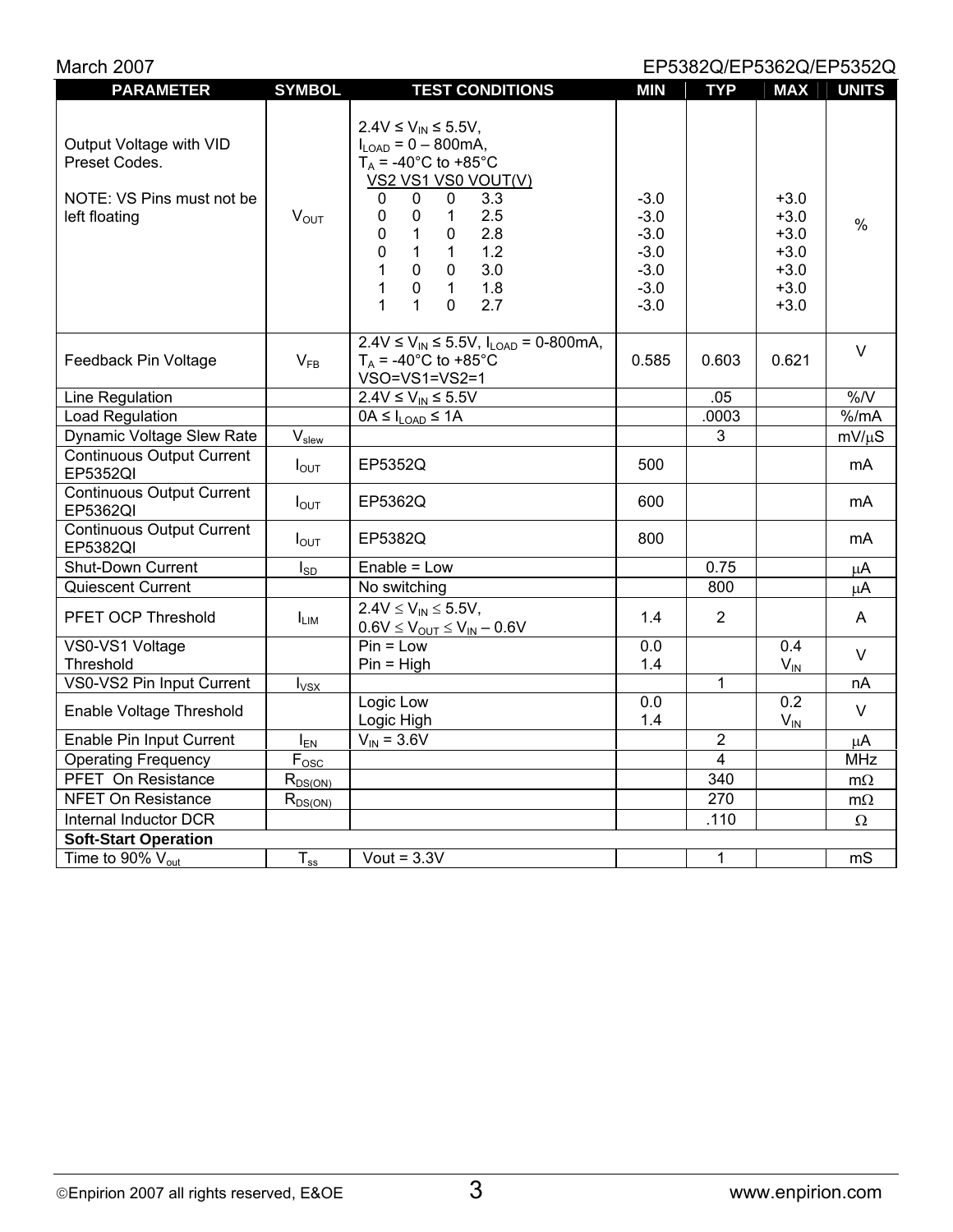## Pin Description



**V<sub>IN</sub>** (Pin 1,2): Input voltage pin. Supplies power to the IC.  $V_{IN}$  can range from 2.4V to 5.5V.

**Input GND**: (Pin 3): Input power ground. Connect this pin to the ground terminal of the input capacitor. Refer to Layout Recommendations for further details.

**Output GND:** (Pin 4): Power ground. The output filter capacitor should be connected to this pin. Refer to Layout recommendations for further detail.

V<sub>OUT</sub> (Pin 5,6,7): Regulated output voltage.

**NC** (Pin 8,9,10,11,12,13,14): These pins should not be electrically connected to each other or to any external signal, voltage, or ground. One or more of these pins may be connected internally.

**V**SENSE (Pin 15): Sense pin for output voltage regulation. Connect  $V_{\text{SENSE}}$  to the output voltage rail as close to the terminal of the output filter capacitor as possible.



**Figure 2. Pin description, top view. http://educerocommic Figure 3. Pin description, bottom view.** 

**VFB** (Pin 16): Feed back pin for external divider option. When using the external divider option (VS0=VS1=VS2= high) connect this pin to the center of the external divider. Set the divider such that  $V_{FB} = 0.603V$ .

**VS0,VS1,VS2** (Pin 17,18,19): Output voltage select. VS0=pin19, VS1=pin18, VS2=pin17. Selects one of seven preset output voltages or choose external divider by connecting pins to logic high or low. Logic low is defined as  $V_{LOW}$ ≤ 0.4V. Logic high is defined as  $V_{HIGH}$  ≥ 1.4V. Any level between these two values is indeterminate. (refer to section on output voltage select for more detail).

**ENABLE** (Pin 20): Output enable. Enable = logic high, disable = logic low. Logic low is defined as  $V_{LOW} \leq 0.2V$ . Logic high is defined as  $V_{HIGH} \ge 1.4V$ . Any level between these two values is indeterminate.

**Thermal Pad.** Thermal pad to remove heat from package. Connect to surface ground pad and PCB internal ground plane.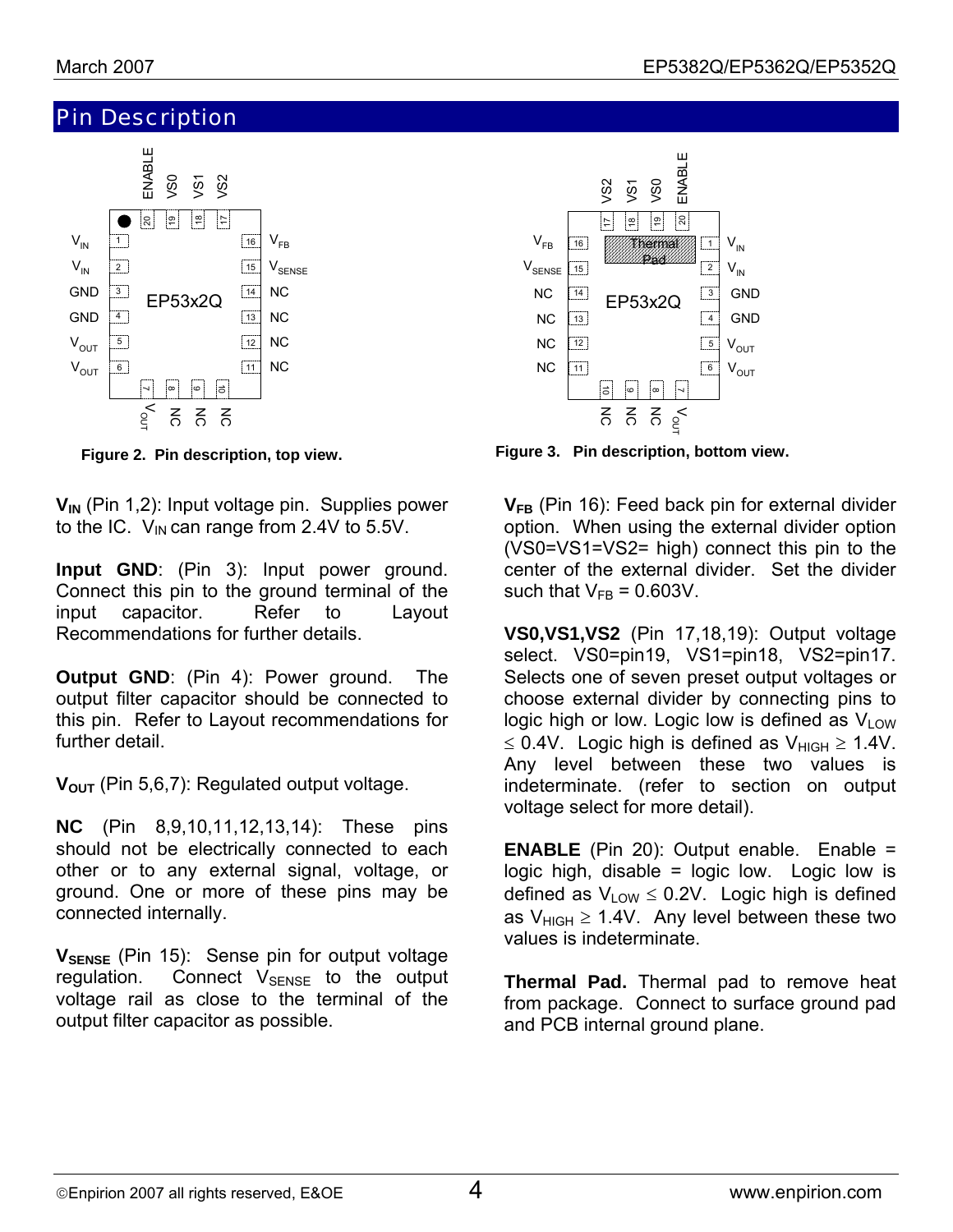# Functional Block Diagram



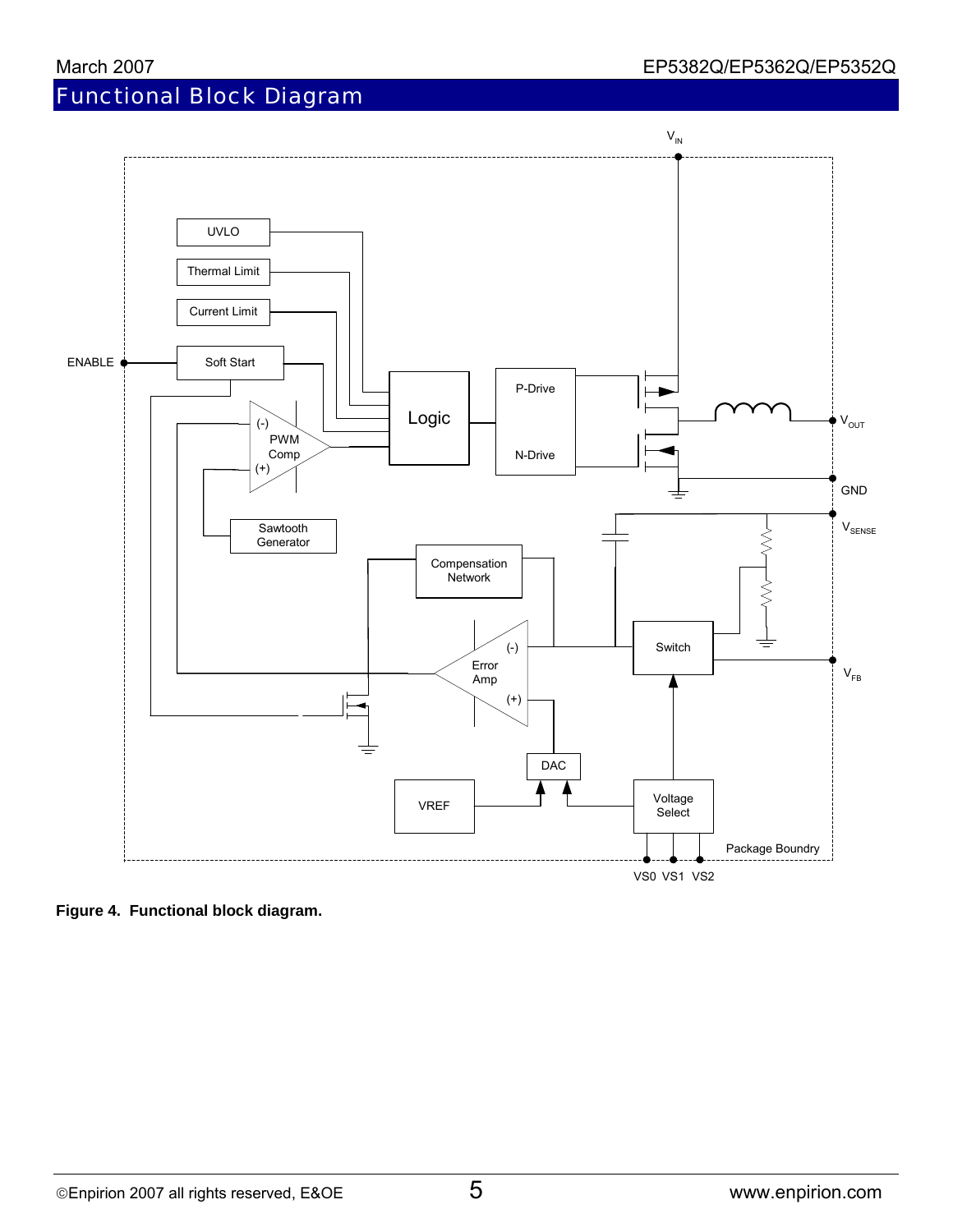# Typical Performance Characteristics

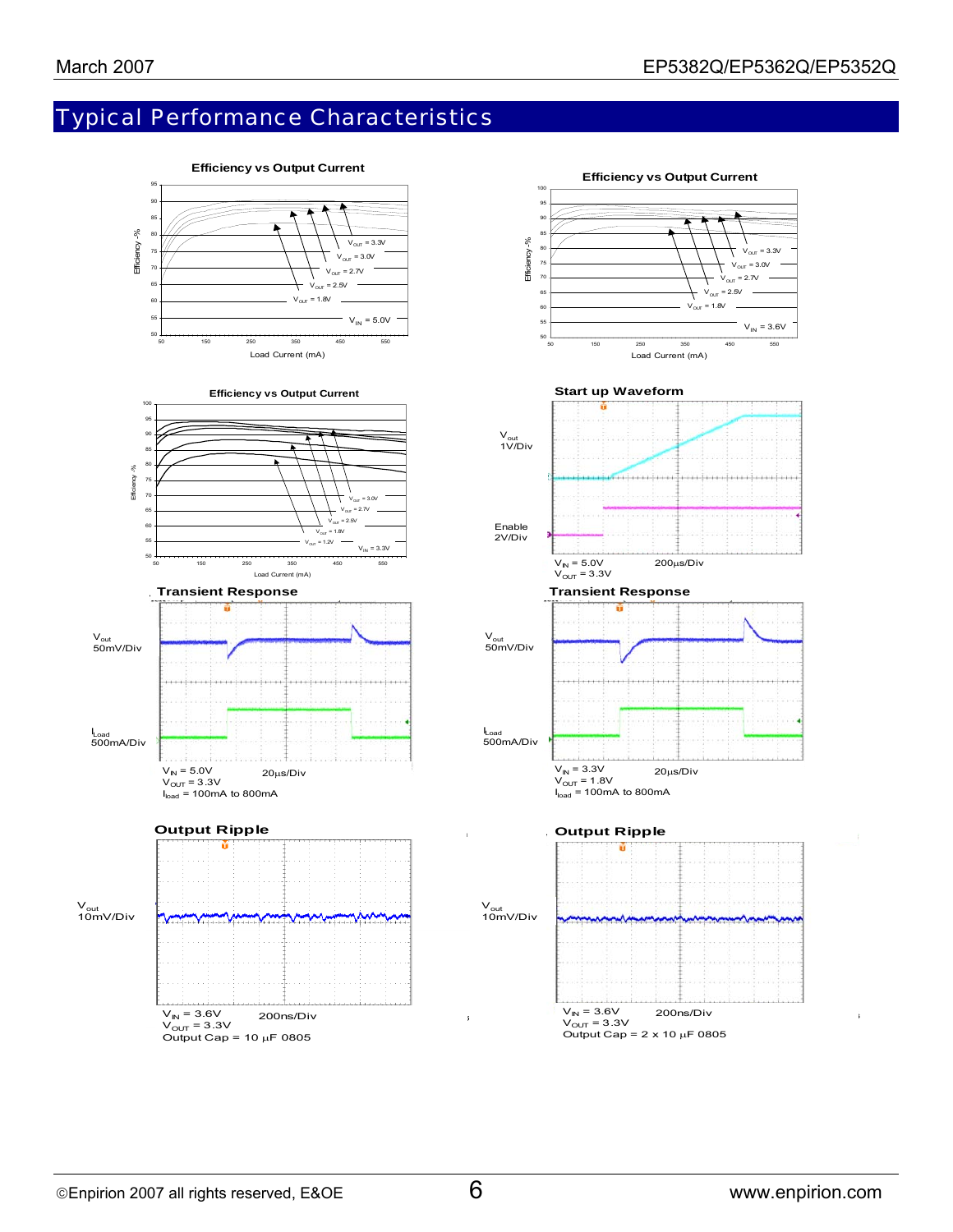## Detailed Description

## **Functional Overview**

The EP53x2Q family is a complete DCDC converter solution requiring only two low cost MLCC capacitors. MOSFET switches, PWM controller, Gate-drive, compensation, and inductor are integrated into the tiny 5mm x 4mm x 1.1mm package to provide the smallest footprint possible while maintaining high efficiency and high performance. The converter uses voltage mode control to provide the simplest implementation and high noise immunity. The device operates at a 4 MHz switching frequency. The high switching frequency allows for a wide control loop bandwidth providing excellent transient performance. The 4 MHz switching frequency enables the use of very small components making possible this unprecedented level of integration.

proprietary power MOSFET Enpirion's technology provides very low switching loss at frequencies of 4 MHz and higher, allowing for the use of very small internal components, and very wide control loop bandwidth. Unique magnetic design allows for integration of the inductor into the very low profile 1.1mm package. Integration of the inductor virtually eliminates the design/layout issues normally associated with switch-mode DCDC converters. All of this enables much easier and faster integration into various applications to meet demanding EMI requirements.

Output voltage is chosen from seven preset values via a three pin VID voltage select scheme. An external divider option enables the selection of any voltage in the 0.6 to  $V_{IN}$  - $V_{\text{dropout}}$ . This reduces the number of components that must be qualified and reduces inventory problems. The VID pins can be toggled on the fly to implement glitch free dynamic voltage scaling.

Protection features include under-voltage lockout (UVLO), over-current protection (OCP), short circuit protection, and thermal overload protection.

## **Integrated Inductor**

Enpirion has introduced the world's first product family featuring integrated inductors. The EP53x2Q family utilizes a low loss, planar construction inductor. The use of an internal inductor localizes the noises associated with the output loop currents. The inherent shielding and compact construction of the integrated inductor reduces the radiated noise that couples into the traces of the circuit board. Further, the package layout is optimized to reduce the electrical path length for the AC ripple currents that are a major source of radiated emissions from DCDC converters. The integrated inductor significantly reduces parasitic effects that can harm loop stability, and makes layout very simple.

## **Soft Start**

Internal soft start circuits limit in-rush current when the device starts up from a power down condition or when the "ENABLE" pin is asserted "high". Digital control circuitry limits the  $V_{\text{OUT}}$  ramp rate to levels that are safe for the Power MOSFETS and the integrated inductor. The soft start ramp rate is nominally 3.3mV/µSec.

## **Over Current/Short Circuit Protection**

The current limit function is achieved by sensing the current flowing through a sense P-MOSFET which is compared to a reference current. When this level is exceeded the P-FET is turned off and the N-FET is turned on, pulling  $V_{\text{OUT}}$  low. This condition is maintained for a period of 1mS and then a normal soft start is initiated. If the over current condition still persists, this cycle will repeat in a "hiccup" mode.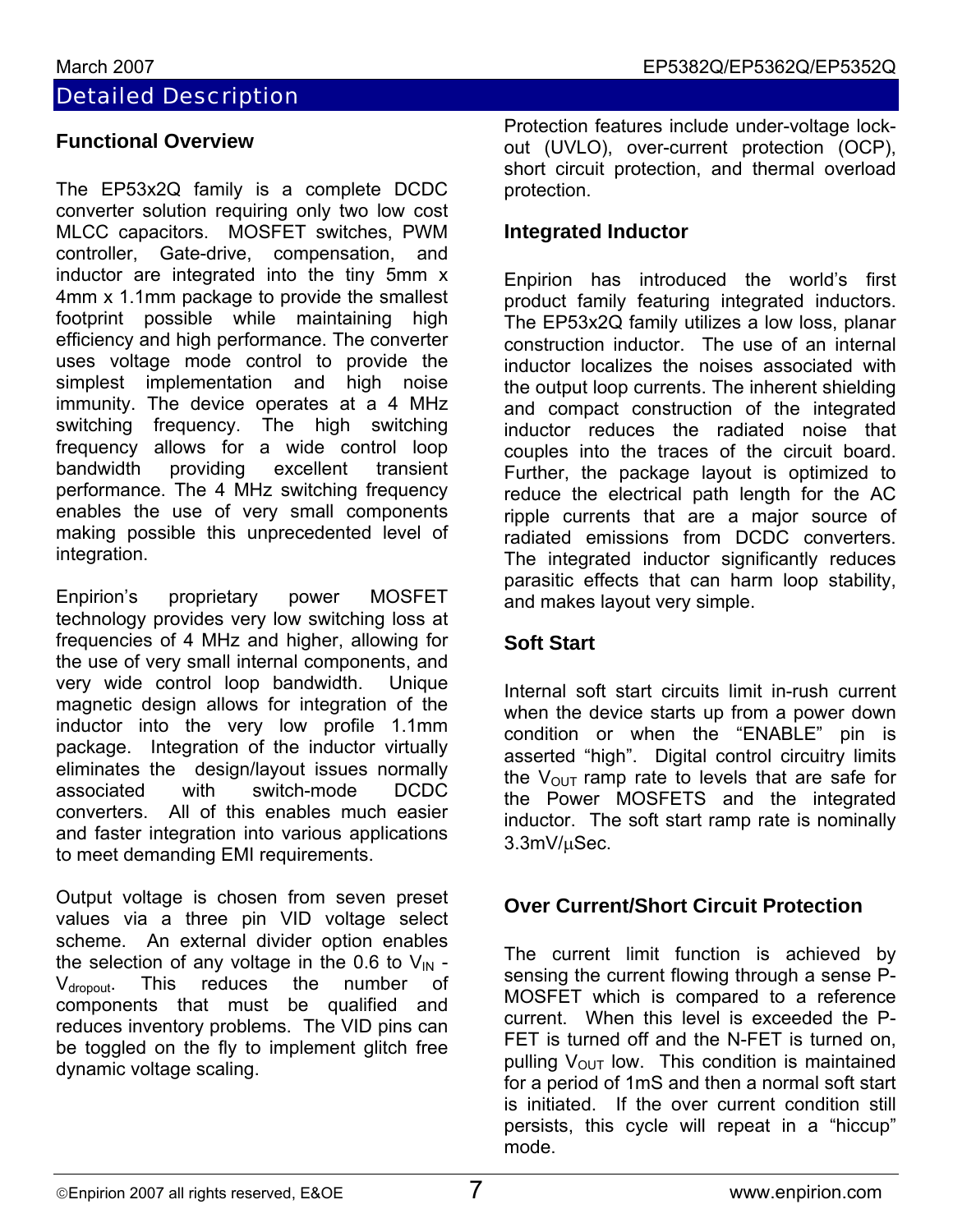## **Under Voltage Lockout**

During initial power up an under voltage lockout circuit will hold-off the switching circuitry until the input voltage reaches a sufficient level to insure proper operation. If the voltage drops below the UVLO threshold the lockout circuitry will again disable the switching. Hysteresis is included to prevent chattering between states.

#### **Enable**

The ENABLE pin provides a means to shut down the converter or enable normal operation. A logic low will disable the converter

## Application Information

#### **Output Voltage Select**

To provide the highest degree of flexibility in choosing output voltage, the EP53x2Q family uses a 3 pin VID, or Voltage ID, output voltage select arrangement. This allows the designer to choose one of seven preset voltages, or to use an external voltage divider. Internally, the output of the VID multiplexer sets the value for the voltage reference DAC, which in turn is connected to the non-inverting input of the error amplifier. This allows the use of a single feedback divider with constant loop gain and optimum compensation, independent of the output voltage selected.

Table 1 shows the various VS0-VS2 pin logic be left floating. states and the associated output voltage levels. A logic "1" indicates a connection to  $V_{IN}$ or to a "high" logic voltage level. A logic "0" indicates a connection to ground or to a "low" logic voltage level. These pins can be either hardwired to  $V_{\text{IN}}$  or GND or alternatively can be driven by standard logic levels. Logic low is defined as  $V_{\text{low}} \leq 0.4V$ . Logic high is defined as  $V_{HIGH} \ge 1.4V$ . Any level between these two values is indeterminate. These pins must not

and cause it to shut down. A logic high will enable the converter into normal operation. In shutdown mode, the device quiescent current will be less than 1 uA. The ENABLE pin must not be left floating.

#### **Thermal Shutdown**

When excessive power is dissipated in the chip, the junction temperature rises. Once the junction temperature exceeds the thermal shutdown temperature the thermal shutdown circuit turns off the converter output voltage thus allowing the device to cool. When the junction temperature decreases by 15C°, the device will go through the normal startup process.

| V <sub>S2</sub> | VS <sub>1</sub> | VS <sub>0</sub> | <b>VOUT</b> |
|-----------------|-----------------|-----------------|-------------|
|                 |                 |                 | 3.3         |
|                 |                 |                 | 2.5         |
|                 |                 |                 | 2.8         |
|                 |                 |                 | 1.2         |
|                 |                 |                 | 3.0         |
|                 |                 |                 | 1.8         |
|                 |                 |                 | 2.7         |
|                 |                 |                 | External    |

#### **Ta ble 1. Voltage select settings.**

## **External Voltage Divider**

divider option is chosen by connecting the VS0, VS1, and VS2 pins to  $V_{\text{IN}}$  or logic "high". As described above, the external voltage The EP53x2Q uses a separate feedback pin,  $V_{FB}$ , when using the external divider. VSENSE must be connected to  $V_{\text{OUT}}$  as indicated in Figure 5.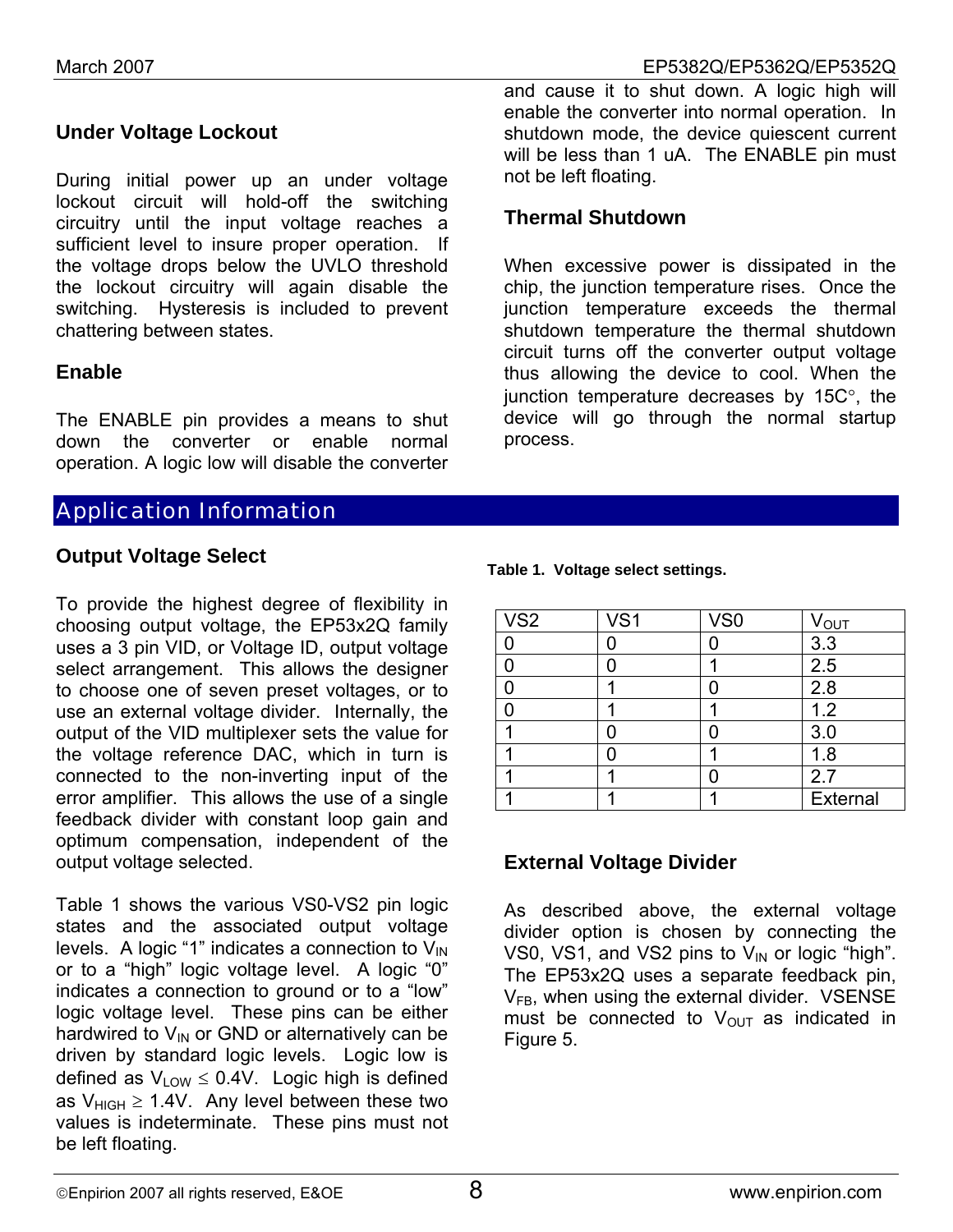

Figure 5. External Divider.

The output voltage is selected by the following formula:

$$
V_{OUT} = 0.603V \left(1 + \frac{Ra}{Rb}\right)
$$

 $R_a$  must be chosen as 200K $\Omega$  to maintain loop gain. Then  $R_b$  is given as:

$$
R_{b} = \frac{1.2x10^{5}}{V_{OUT} - 0.603} \Omega
$$

## **Dynamically Adjustable Output**

The EP53x2Q are designed to allow for dynamic switching between the predefined VID voltage levels The inter-voltage slew rate is optimized to prevent excess undershoot or overshoot as the output voltage levels transition. The slew rate is identical to the softstart slew rate of 3.3mV/uS.

Dynamic transitioning between internal VID settings and the external divider is not allowed.

## **Input and Output Capacitors**

The **input** capacitance requirement is as follows:

EP5352Q, EP5362Q = 2.2uF

EP5382Q = 4.7uF

Enpirion recommends that a low ESR MLCC capacitor be used. The input capacitor must use a X5R or X7R or equivalent dielectric

#### March 2007 EP5382Q/EP5362Q/EP5352Q

formulation. Y5V or equivalent dielectric formulations lose capacitance with frequency, bias, and with temperature, and are not suitable for switch-mode DC-DC converter input and output filter applications.

The **output** capacitance requirement is a minimum of 10uF. The control loop is designed to be stable with up to 60uF of total output capacitance without requiring modification of the control loop. Capacitance above the 10uF minimum should be added if the transient performance is not sufficient using the 10uF. Enpirion recommends a low ESR MLCC type capacitor be used. The output capacitor must use a X5R or X7R or equivalent dielectric formulation. Y5V or equivalent dielectric formulations lose capacitance with frequency, bias, and temperature and are not suitable for switch-mode DC-DC converter input and output filter applications.

| Cin                 |                    |       |                 |                  |
|---------------------|--------------------|-------|-----------------|------------------|
| <b>Manufacturer</b> | Part#              | Value | <b>WVDC</b>     | <b>Case Size</b> |
| Murata              | GRM21BR71A225KA01L | 2.2uF | 10 <sub>V</sub> | 0805             |
|                     | GRM31MR71A225KA01L |       |                 | 1206             |
|                     | GRM21BR70J225KA01L |       | 6.3V            | 0805             |
| Panasonic           | ECJ-2FB1A225K      |       | 10 <sub>V</sub> | 0805             |
|                     | ECJ-3YB1A225K      |       |                 | 1206             |
|                     | ECJ-2YB0J225K      |       | 6.3V            | 0805             |
| Taiyo Yuden         | LMK107BJ225KA-T    |       | 10 <sub>V</sub> | 0603             |
|                     | LMK212BJ225KG-T    |       |                 | 0805             |
| Cin                 |                    |       |                 |                  |
| Manufacturer Part#  |                    | Value | <b>WVDC</b>     | <b>Case Size</b> |
| Murata              | GRM219R61A475KE19D | 47uF  | 10V             | 0805             |
|                     | GRM319R61A475KA01D |       |                 | 1206             |
|                     | GRM219R60J475KE01D |       | 6.3V            | 0805             |
|                     | GRM31MR60J475KA01L |       |                 | 1206             |
| Panasonic           | ECJ-2FB1A475K      |       | 10 <sub>V</sub> | 0805             |
|                     | ECJ-3YB1A475K      |       |                 | 1206             |
|                     | ECJ-2FB0J475K      |       | 6.3V            | 0805             |
|                     | ECJ-3YB0J475K      |       |                 | 1206             |
| Taiyo Yuden         | LMK212BJ475KG-T    |       | 10 <sub>V</sub> | 0805             |
|                     | LMK316BJ475KD-T    |       |                 | 1206             |
|                     | JMK212BJ475KD-T    |       | 6.3V            | 0805             |
| Cout                |                    |       |                 |                  |
| Manufacturer        | Part#              | Value | <b>WVDC</b>     | <b>Case Size</b> |
| Murata              | GRM219R60J106KE19D | 10uF  | 6.3V            | 0805             |
|                     | GRM319R60J106KE01D |       |                 | 1206             |
| Panasonic           | ECJ-2FB0J106K      |       | 6.3V            | 0805             |
|                     | ECJ-3YB0J106K      |       |                 | 1206             |
| Taiyo Yuden         | JMK212BJ106KD-T    |       | 6.3V            | 0805             |
|                     | JMK316BJ106KF-T    |       |                 | 1206             |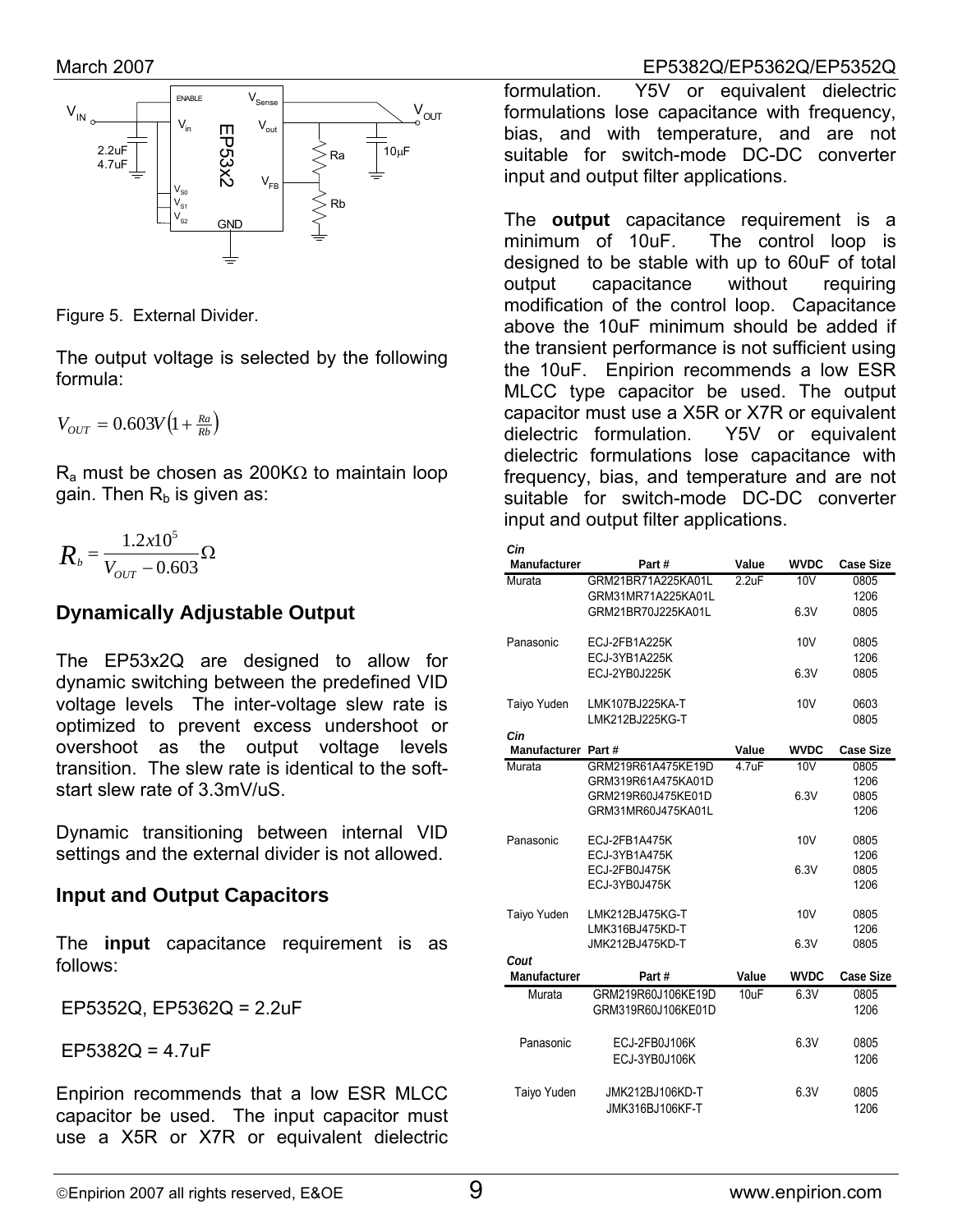## LAYOUT CONSIDERATIONS\*

\*Optimized PCB Layout file downloadable from the Enpirion Website to assure first pass design success

**Recommendation 1:** Input and output filter capacitors should be placed as close to the EP53x2QI package as possible to reduce EMI from input and output loop AC currents. This reduces the physical area of the Input and Output AC current loops.

**Recommendation 2**: DO NOT connect GND pins 3 and 4 together. Pin 3 should be used for the Input capacitor local ground and pin 4 should be used for the output capacitor ground. The ground pad for the input and output filter capacitors should be isolated ground islands and should be connected to system ground as indicated in recommendation 3 and recommendation 5.

**Recommendation 3**: Multiple small vias (0.25mm after copper plating) should be used to connect ground terminals of the Input capacitor and the output capacitor to the system ground plane. This provides a low inductance path for the high-frequency AC currents, thereby reducing ripple and suppressing EMI (see Fig. 5, Fig. 6, and Fig. 7).

**Recommendation 4**: The large thermal pad underneath the component must be connected to the system ground plane through as many thermal vias as possible. The vias should use 0.33mm drill size with minimum one ounce copper plating (0.035mm plating thickness). This provides the path for heat dissipation from the converter.

**Recommendation 5:** The system ground plane referred to in recommendations 3 and 4 should be the first layer immediately below the surface layer (PCB layer 2). This ground plane should be continuous and un-interrupted below the converter and the input and output capacitors that carry large AC currents. If it is not possible to make PCB layer 2 a continuous ground plane, an uninterrupted ground "island" should be created on PCB layer 2 immediately underneath the EN5312QI and its input and output capacitors. The vias that connect the input and output capacitor grounds, and the thermal pad to the ground island, should continue through to the PCB GND layer as well.

**Recommendation 6**: As with any switch-mode DC/DC converter, do not run sensitive signal or control lines underneath the converter package.

Figure 6 shows an example schematic for the EP53x2Q using the internal voltage select. In this example, the device is set to a  $V_{\text{OUT}}$  of 1.2V (VS2=0, VS1=1, VS0=1).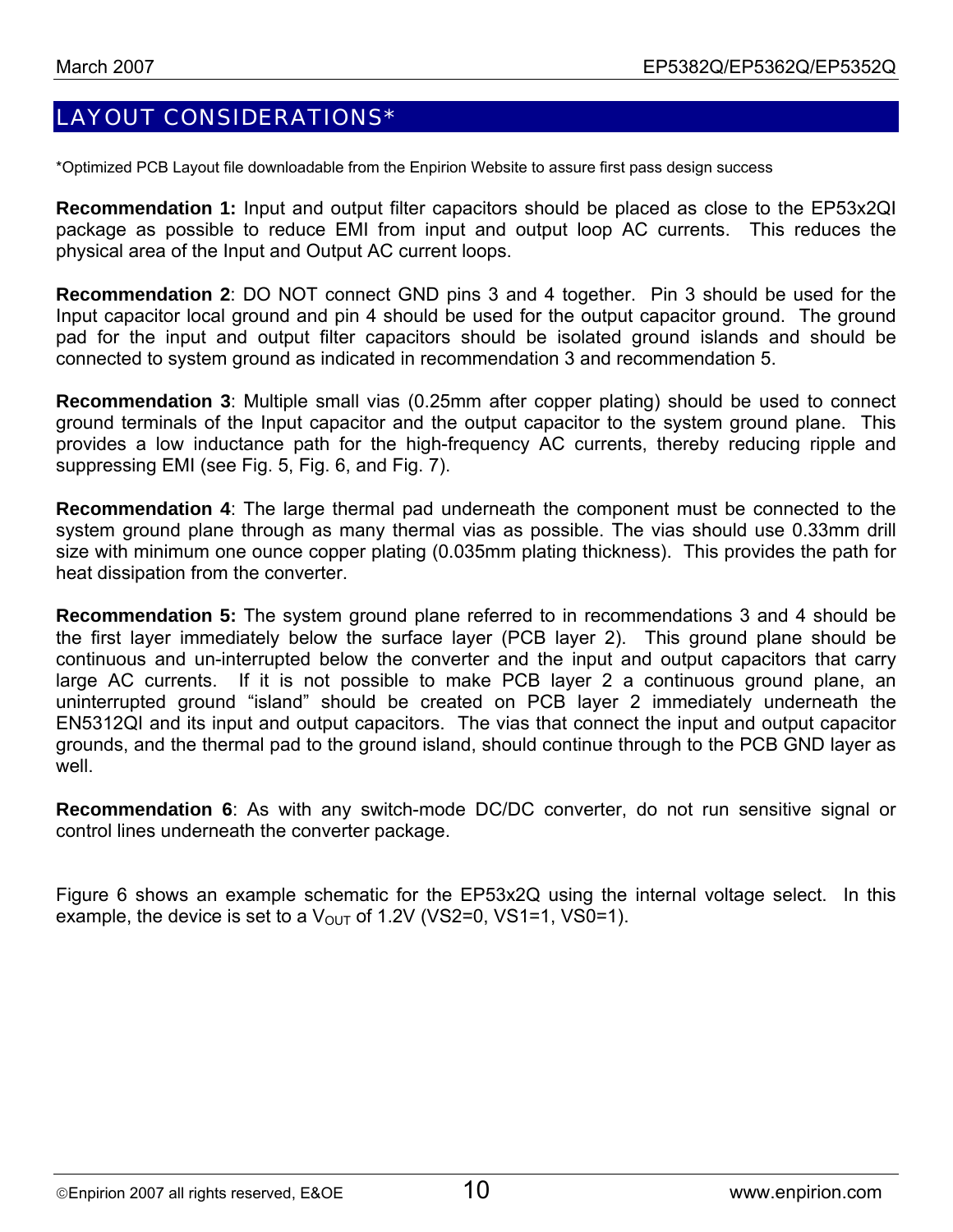

#### **Figure 6. Example application, Vout=1.2V.**

Figure 7 shows an example schematic using an external voltage divider. VS0=VS1=VS2= "1". The resistor values are chosen to give an output voltage of 2.6V.



#### **Figure 7. Schematic showing the use of external divider option, Vout = 2.6V.**

Figure 8 shows two example board layouts. Note the placement of the input and output capacitors. They are placed close to the device to minimize the physical area of the AC current loops. Note the placement of the vias per recommendation 3.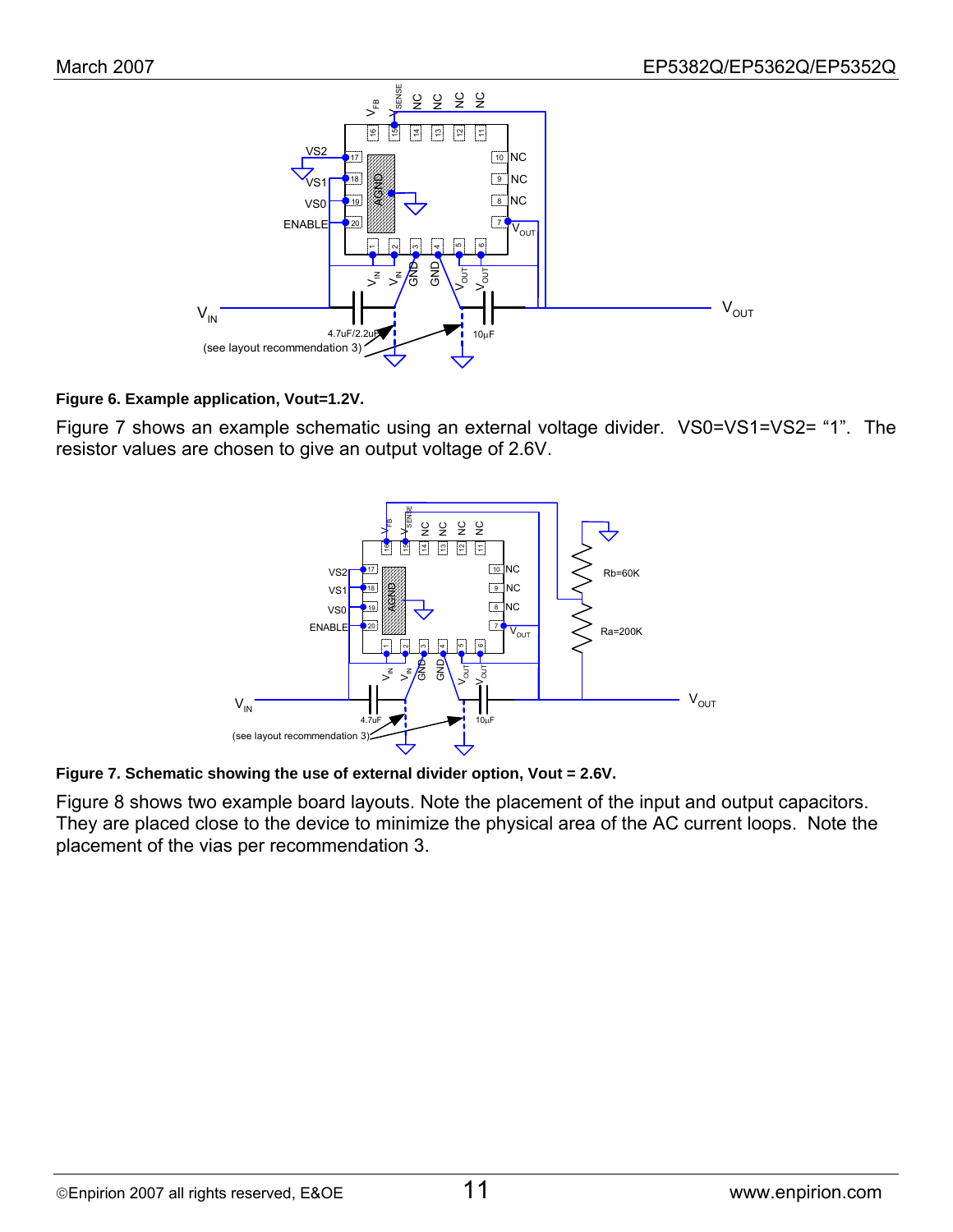

**Figure 8. Example layout showing PCB top layer, as well as demonstrating use of vias from input, output filter capacitor local grounds, and thermal pad, to PCB system ground.** 

## Design Considerations for Lead-Frame Based Modules

#### **Exposed Metal on Bottom Of Package**

Enpirion has developed a break-through in package technology that utilizes the lead frame as part of the electrical circuit. The lead frame offers many advantages in thermal performance, in reduced electrical lead resistance, and in overall foot print. However, it does require some special considerations.

As part of the package assembly process, lead frame construction requires that for mechanical support, some of the lead-frame metal be exposed at the point where wire-bond or internal passives are attached. This results in several small pads being exposed on the bottom of the package.

Only the large thermal pad and the perimeter pads are to be mechanically or electrically connected to the PC board. The PCB top layer under the EP53x2QI should be clear of any metal except for the large thermal pad. The "grayed-out" area in Figure 9 represents the area that should be clear of any metal (traces, vias, or planes), on the top layer of the PCB.

**NOTE:** Clearance between the various exposed metal pads, the thermal ground pad, and the perimeter pins, meets or exceeds JEDEC requirements for lead frame package construction (JEDEC MO-220, Issue J, Date May 2005). The separation between the large thermal pad and the nearest adjacent metal pad or pin is a minimum of 0.20mm, including tolerances. This is shown in Figure 10.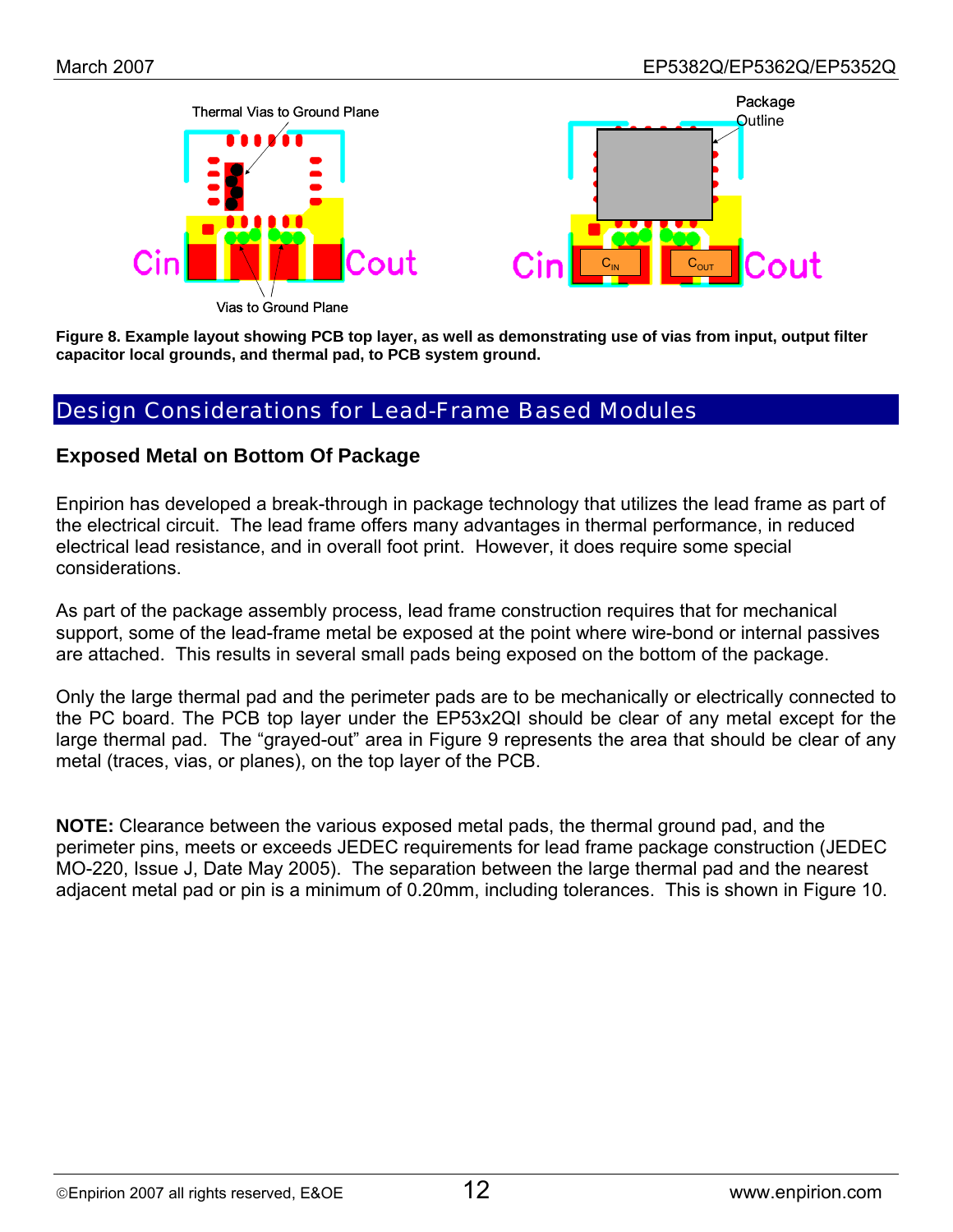



Figure 9. Exposed metal and mechanical dimensions of the package . Gray area represents bottom metal no-connect and area that should be clear of any traces, planes, or vias, on the top layer of the PCB.



JEDEC minimum separation = 0.20

Figure 10. Exposed pad clearances; the Enpirion lead frame package complies with JEDEC requirements.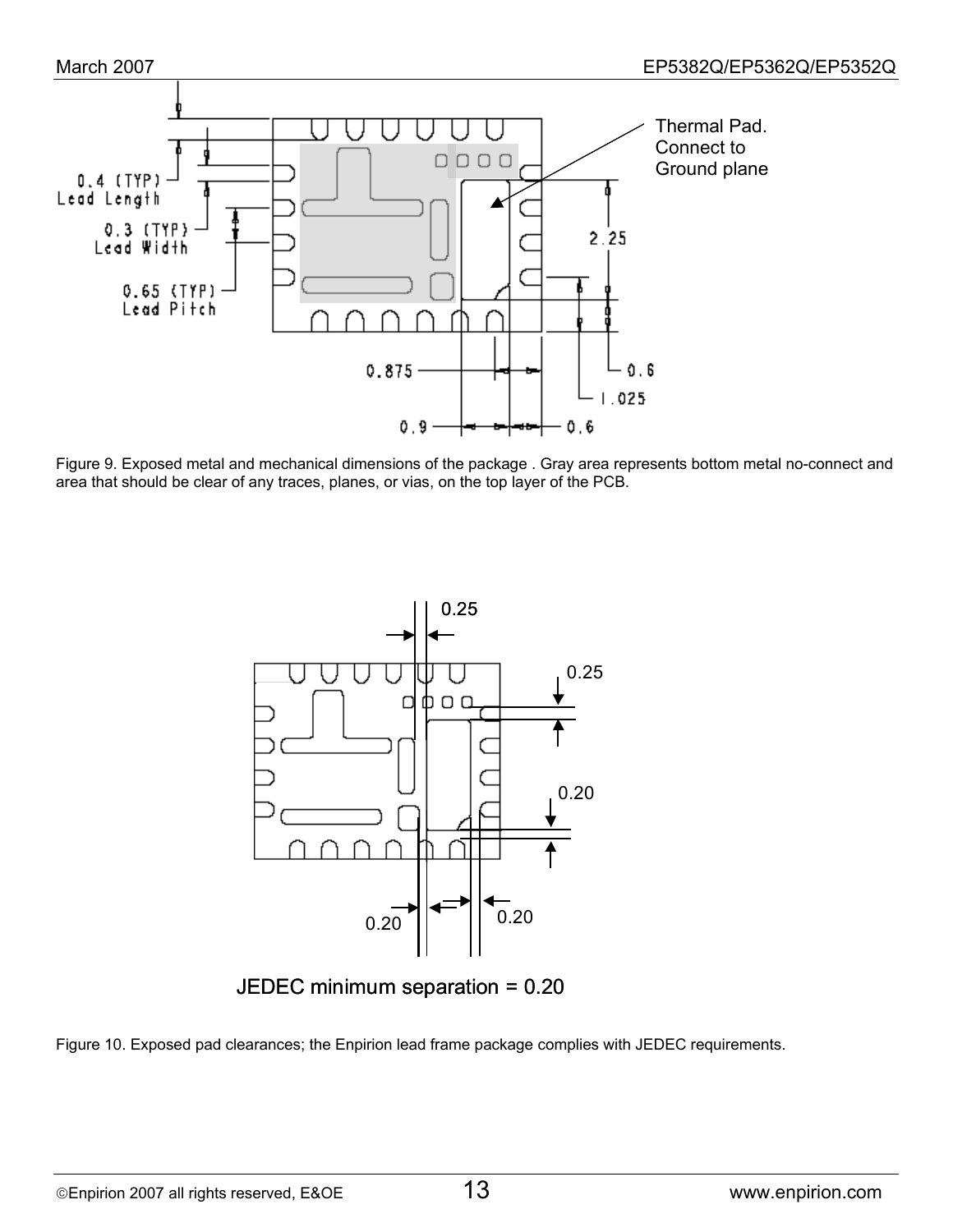

Figure 11. Recommended PCB Solder Mask Openings.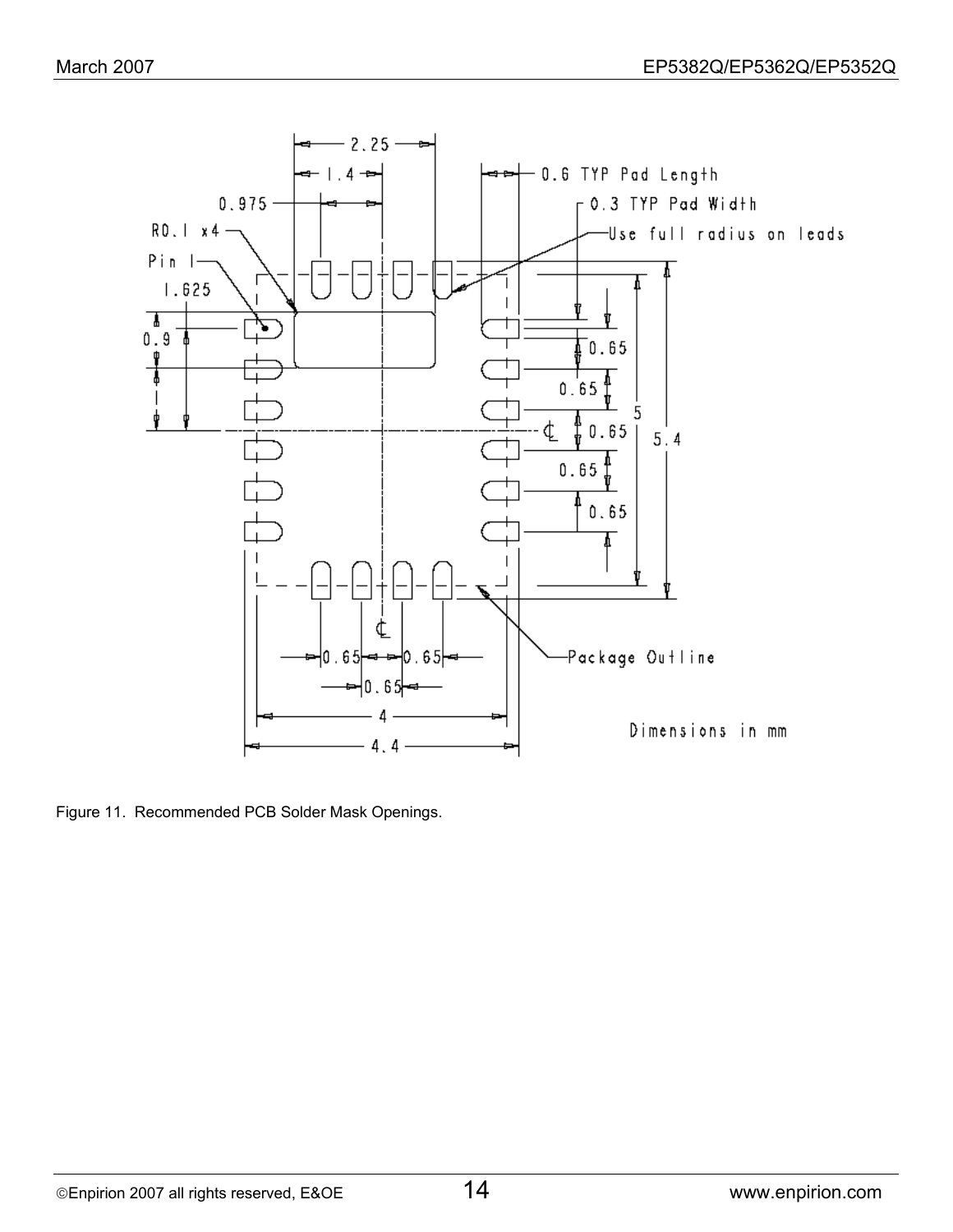

Figure 12. Package mechanical dimensions.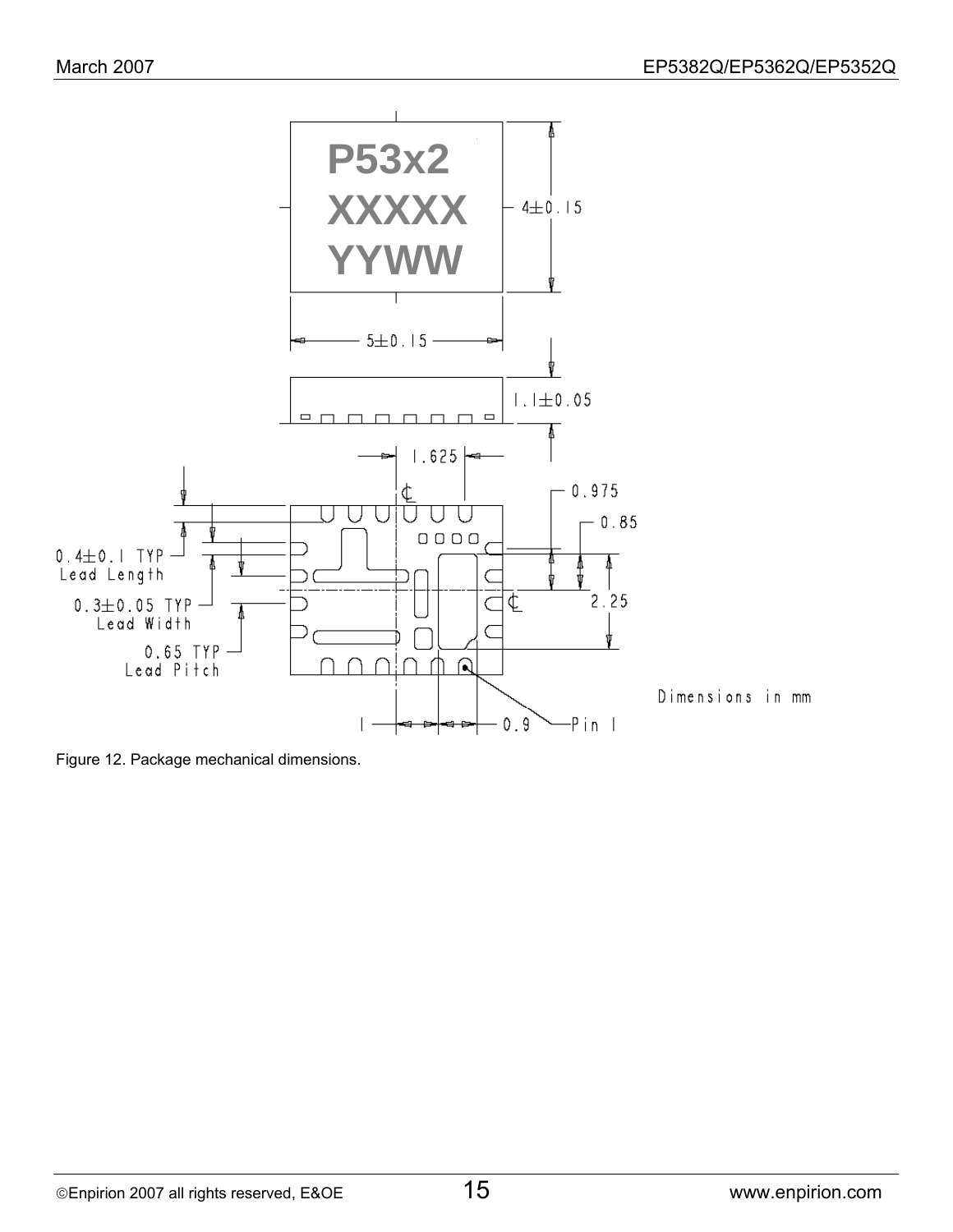# **Tape & Reel Specification**



Figure 13. Tape and reel mechanical dimensions.

#### **Ordering Information**

| <b>Part Number</b> | Temp Range              | Package                 |             |  |  |
|--------------------|-------------------------|-------------------------|-------------|--|--|
| EP5352QI-T 500mA   | -40°C to +85°C          | QFN <sub>20</sub>       | Tape & Reel |  |  |
| EP5352QI-E 500mA   |                         | Evaluation Board        |             |  |  |
| EP5362QI-T 600mA   | -40°C to +85°C          | QFN <sub>20</sub>       | Tape & Reel |  |  |
| EP5362QI-E 600mA   | <b>Evaluation Board</b> |                         |             |  |  |
| EP5382QI-T 800mA   | -40°C to +85°C          | QFN <sub>20</sub>       | Tape & Reel |  |  |
| EP5382QI-E 800mA   |                         | <b>Evaluation Board</b> |             |  |  |

## **Additional Products**

| <b>Part Number</b> | <b>Description</b>                                                       |
|--------------------|--------------------------------------------------------------------------|
| EQ5352DI           | 500mA DCDC regulator; tiny 3mm x 2mm x 0.9mm DFN package                 |
| EQ5362DI           | 600mA DCDC regulator; tiny 3mm x 2mm x 0.9mm DFN package                 |
| EQ5382DI           | 800mA DCDC regulator; tiny 3mm x 2mm x 0.9mm DFN package                 |
| <b>EN5312QI</b>    | 1A DCDC with integrated inductor; 5mm x 4 x 1.1mm QFN package            |
| <b>EN5335QI</b>    | 3A DCDC with integrated inductor; 10mm x 7.5mm x 1.85mm QFN package      |
|                    | 3-Pin VID V <sub>OUT</sub> programming                                   |
| <b>EN5336QI</b>    | 3A DCDC with integrated inductor; 10mm x 7.5mm x 1.85mm QFN package      |
|                    | External resistor divider V <sub>OUT</sub> programming                   |
| <b>EN5365QI</b>    | 6A DCDC with integrated inductor; 12mm x 10mm x 1.85mm QFN package       |
|                    | 3-Pin VID V <sub>OUT</sub> programming; Parallel Capable                 |
| <b>EN5366QI</b>    | 6A DCDC with integrated inductor; 12mm x 10mm x 1.85mm QFN package       |
|                    | External resistor divider V <sub>OUT</sub> programming; Parallel Capable |